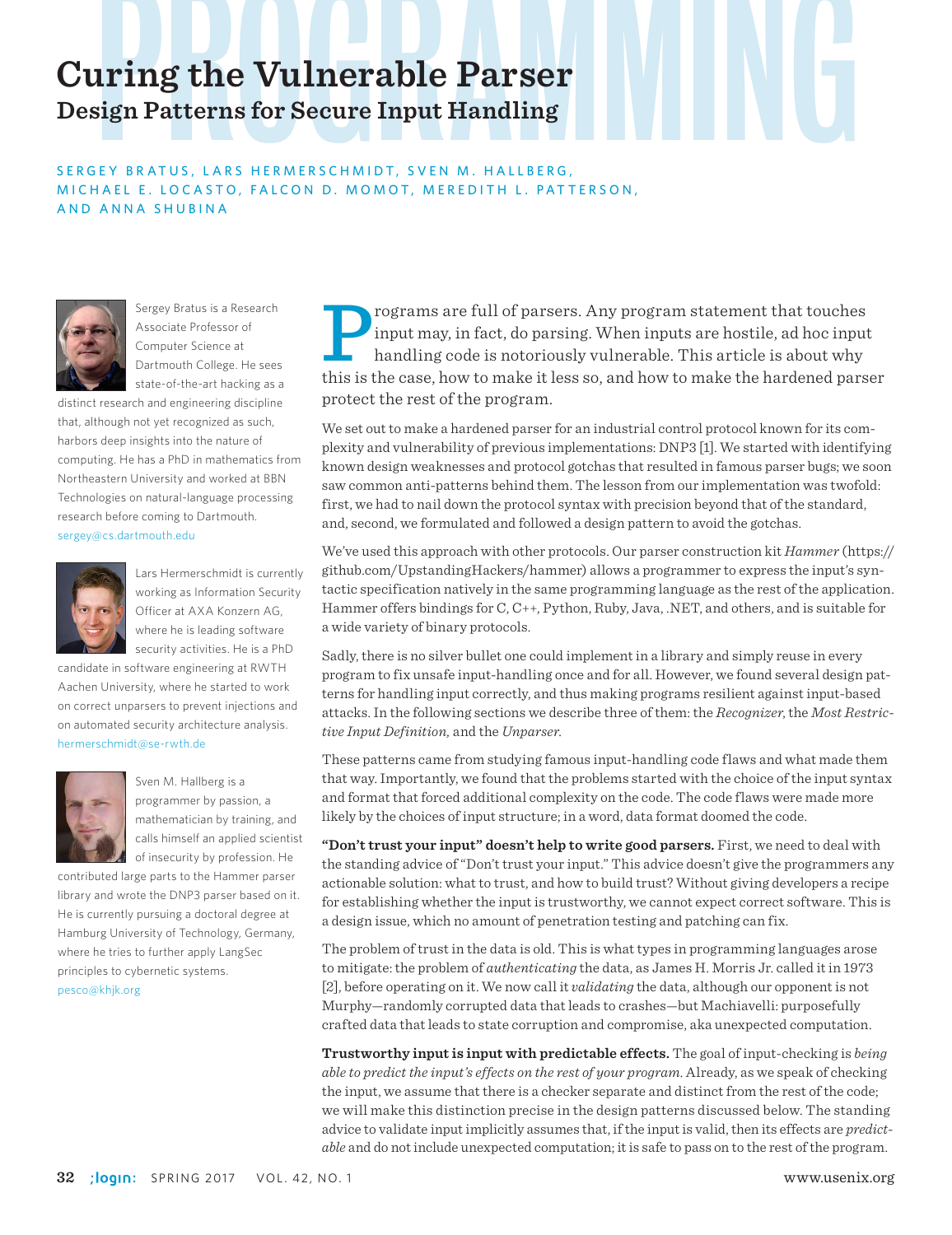### Curing the Vulnerable Parser: Design Patterns for Secure Input Handling



Michael E. Locasto is a Senior Computer Scientist at SRI International, where he works in the Infrastructure Security Group and leads several

projects dealing with IoT security and secure energy systems research. He was previously an Associate Professor at the University of Calgary and an I3P Fellow at George Mason University. He is interested in why computer programs break and how we can get better at fixing them. michael.locasto@sri.com



Falcon Darkstar Momot is a Senior Security Consultant with Leviathan Security Group. He leads security reviews and penetration tests

of software and networks at various large software companies, with an eye to process improvements. He received a BSc in computer science from the University of Lethbridge and is an MS student at Athabasca University. In his spare time he teaches people how to use amateur radios and works on a team to maintain an operational Bell System No. 1 Crossbar. falcon@iridiumlinux.org



Meredith L. Patterson is the founder of Upstanding Hackers. She developed the first language-theoretic defense against SQL injection in 2005

as a PhD student at the University of Iowa and has continued expanding the technique ever since. She lives in Brussels, Belgium. mlp@upstandinghackers.com



Anna Shubina is a Research Associate at the Dartmouth Institute for Security, Technology, and Society. She was the operator of

Dartmouth's Tor node when the Tor network had about 30 nodes total. ashubina@cs.dartmouth.edu

Safety—that is, predictability of execution—comes from the combination of both the input format and the code checking it being simple and well-structured.

How do we know that reading a file that contains a hundred records is safe? How can we be sure that the execution is predictable? We'll have to start with the idea that a single record can be predictably read, and that the actions required for the reading are repeatable. One way to do so is to make sure the validity of each record can be judged apart from the contents of others, and that any objects constructed from it depend only on that record. This means that the records encode independent objects that follow each other (rather than nesting in each other). A pattern is allowed to repeat without limit, or up to a certain number of times, but its structure must be rigid; a pattern cannot contain itself recursively, directly or indirectly. Then, if it's safe to call the code that parses a record once, it's safe to call it repeatedly.

Some nesting of objects in a record is allowed but only in a pre-defined pattern: if we draw the objects containing each other as a tree, the shape of that tree is rigid except for possible repetition of a node where that kind of node is allowed. Supposing that each object is parsed by a separate function, the shape of the call graph is similar to the shape of the tree. This roughly corresponds to so-called regular syntax (as in regular expressions).

In short, when parsing such regular formats, the answer to "What should I do next?" or "Is the next part of the input valid?" doesn't depend on reexamining any previous parts. Thus the code that works predictably once is sure to work again.

However, not all formats can be so restricted. In HTML or XML, for example, elements can be nested in elements like themselves to an arbitrary depth. The same is true for file systems that have directories and for formats that emulate such file systems such as Microsoft's OLE2. Other formats, like PDF, have other kinds of container objects that can nest to any depth.

For such formats, whether it is safe to invoke the code that parses an object again and again may not be predictable, because it could be called under a potentially infinite set of circumstances. Should the result depend on the path to the top of the tree of objects or, worse, on the sibling nodes in that tree, such dependencies may now pile up infinitely. Unlike the regular case above, the shape of the tree is no longer rigid; much variation in its form can occur. Now the code needs to foresee a potentially unlimited number of possible paths and histories after which it gets called; the more its behavior is supposed to depend on reexamining other objects, the harder it is to get it right (and the harder it is for a programmer to have a succinct mental model of its behavior that has any predictive power whatsoever).

Thus the simpler the better; and only with the simplest formats can some assurance be obtained. The simplest syntax patterns are *regular* and *context-free*. Context-sensitive patterns are much harder to parse, and the code is much harder to reason about. In fact, such reasoning poses undecidable or intractable problems for formats that seem fairly intuitive and straightforward. We refer the reader to [3] and http://langsec.org/ for the theory; here, we'll look at the common scenarios of how things go wrong instead.

#### **How Input Handling Goes Wrong**

From a certain perspective, input data is "just" a sequence of symbols or bytes. But this sequence drives the program logic involved in construction and manipulation of some objects. These objects drive the rest of the program and must do so predictably.

The program should make no assumptions about these objects beyond those that the parser constructing them validates. If it does, the likely effect of its code working on data it does not expect will be exploitation. This relationship between the parser's results and assumptions made by the rest of the program is crucial, but the absolute majority of programming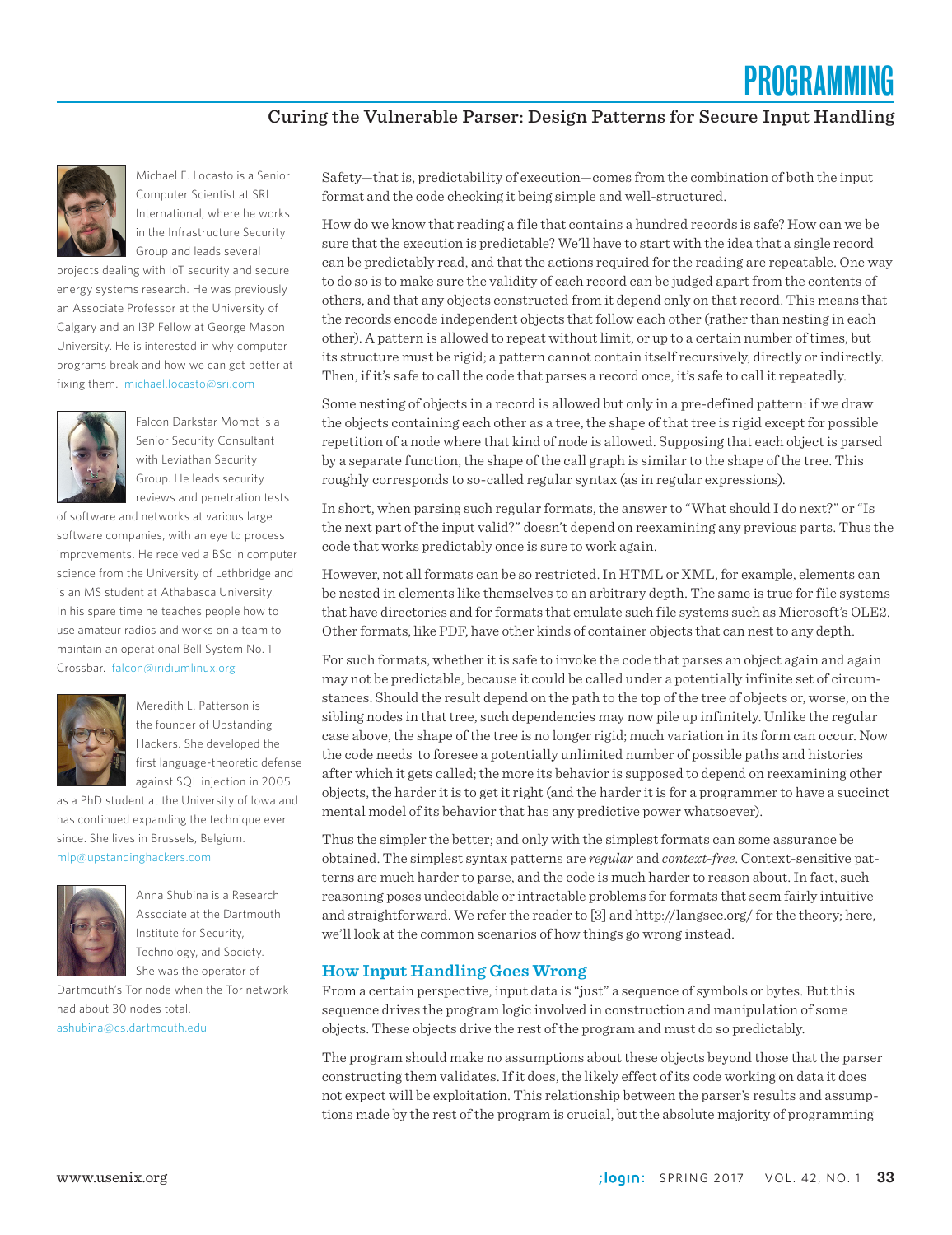## Curing the Vulnerable Parser: Design Patterns for Secure Input Handling

languages do not provide any means of expressing it. Yet it has multiple ways of going wrong. Either the data's design is so complex that it invites bugs, or the programmer misunderstands the kind of validation that the data needs. Let us look at some of these examples.

**Input too complex for its effects to be predictable.** Safety is predictability. When it's impossible to predict what the effects of the input will be (however valid), there is no safety.

Consider the case of Ethereum, a smart contract-based system that sought to improve on Bitcoin. Ethereum operators like the decentralized autonomous organization (DAO) accepted contracts—that is, programs—to run in a virtual environment on their system; the code was the contract. The program that emptied the DAO's bank was a valid Ethereum program; it passed input validation. Yet it clearly performed unintended computation (creative theft of funds) and should not have been allowed to run.

Could the DAO have made this determination beforehand, algorithmically? Certainly not; Rice's theorem says that no general algorithm for deciding non-trivial properties of general-purpose programs may exist, and predicting the effects of a program on a bank such as DAO's is beyond even "non-trivial"—even the definition of malice in this context may not be amenable to complete computational expression. We will not dig into this theory here but will instead appeal to intuition: how easy would it be to automatically judge what obfuscated program code does before executing it? A Faustian Ethereum smart contract is hardly any easier. From the viewpoint of language-theoretic security, a catastrophic exploit in Ethereum was only a matter of time: one can only find out what such programs do by running them. By then it is too late.

**Arbitrary depth of nesting vs. regexp-based checking.** The arrangement (ordering and relative location) of objects in input requires a matching code structure to validate. Famously, regular expressions do not work for syntactic constructs that allow arbitrary nesting, such as elements of an HTML or XML documents or JSON dictionaries. These constructs may contain each other in any order and to any depth; their basic well-formedness and conformance to additional format constraints must be validated at any depth.

Regular expressions (regexps), which many Web applications erroneously use to check such structures, cannot do it. Regexps were originally invented to represent finite state machines, and those are incompatible with arbitrary-depth nesting. Thus regexps are best suited to checking sequences of objects that contain and follow each other in a particular order, repeat one or more times (or zero or more times), but do not infinitely nest; in other words, a finite state machine has no way of representing trees that can go arbitrarily deep. One can write a pattern

that nests to some given depth *N*, but what about an input byte sequence where objects nest to depth  $N+1$ ? The attacker can craft just such an input and bypass the check.

Although regexp extensions found in modern scripting languages such as Perl, Python, and Ruby extend the power of their regexps beyond finite state machines, it is quite hard to write such patterns and get them right. Put differently, finite state machines cannot handle recursion well; a stack is needed there, and stack machines make a different, more powerful class of automata. Try writing a regexp without back references to match a string where several kinds of parentheses must nest in a balanced way. It cannot be done; the same problem arises with matching nesting XML elements of several kinds.

Perhaps the best known example of this mistake was the buggy anti-XSS system of Internet Explorer 8. Using regexps to "fix" supposed XSS led to non-vulnerable HTML pages being rewritten into vulnerable ones, the fix adding the actual vulnerabilities [5]. Web app examples of vulnerable checks of (X)HTML snippets are many and varied.

**Context sensitivity.** The lesson of the previous pitfall—still not learned by many Web apps—is that judging input must be done with appropriate algorithmic means, or else the program won't be able to tell if the data is even well-formed. But this is not the only trouble there can be.

Besides being well-formed, objects should only appear where it is legal for them to appear in the message. Judging this legality can be troublesome when the rules that determine validity depend not just on the containing object or message (i.e., the "parent" of the object we are judging), but on other objects as well, such as "sibling" objects in that parent or even some others across protocol layers.

For example, imagine that an object contains a relative time offset, in a shorter integer field, which is relative to another object that has the longer absolute value. For the relative value to appear legally, there has to be an absolute value somewhere preceding it, and the checker must keep track of this. This situation actually occurs in DNP3.

A closer-to-home example is nested objects that each include a length field. Since these lengths specify where each (sub)object ends (and another begins), all these lengths must agree with each other, and with the overall length of the message; that may be a *quadratic* number of checks on these fields alone!

The infamous Heartbleed bug arose from just such a construct: the agreement between the length fields of the containing SSL3\_RECORD and the HeartbeatMessage contained in it was not checked, and the inner length was used to grab the bytes to echo back. Set that inner length to 65535, and that's how many bytes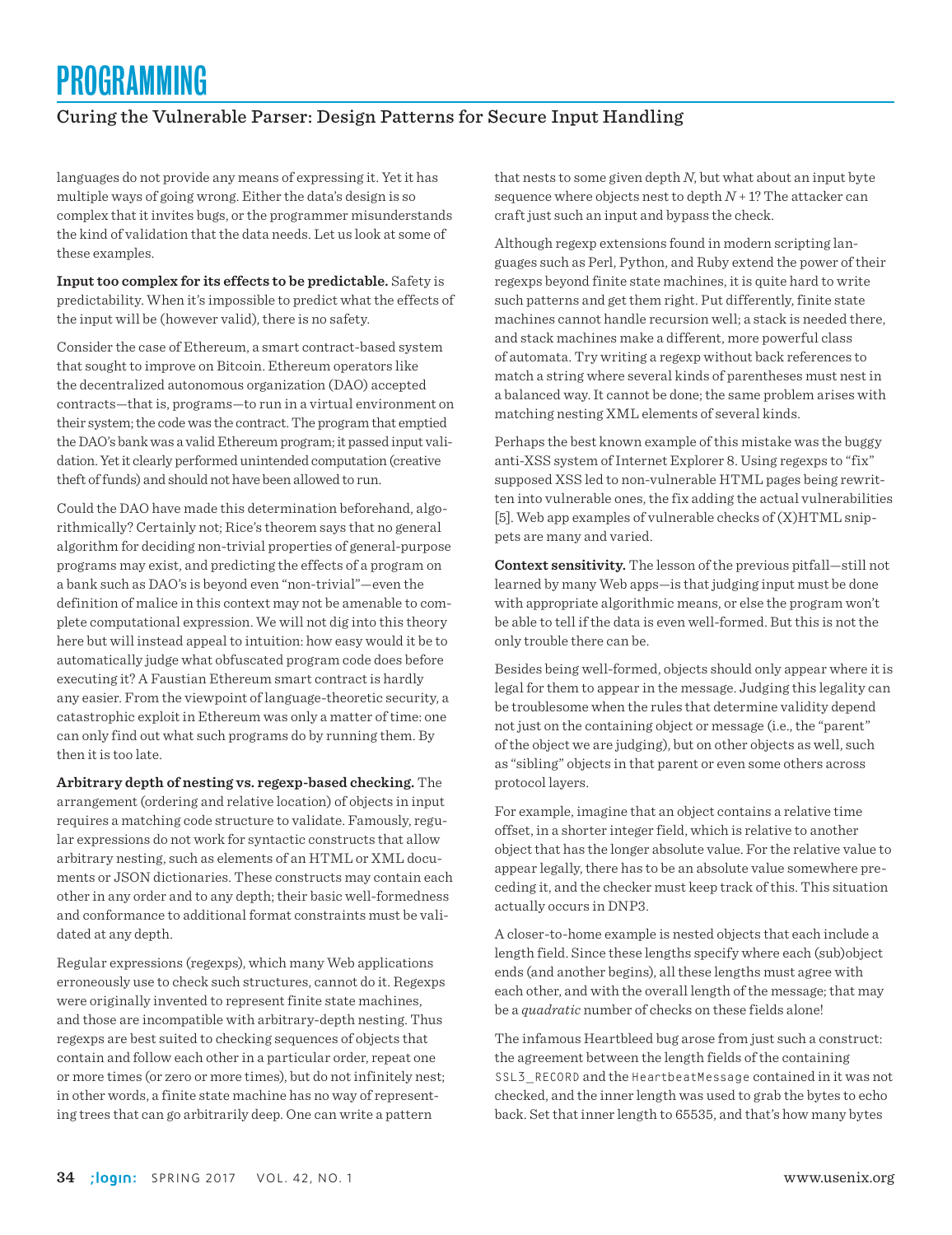# PROGRAMM

### Curing the Vulnerable Parser: Design Patterns for Secure Input Handling



**Figure 1:** The Recognizer Pattern for validating raw input and providing it to the business logic: (a) input data flow through the Recognizer Pattern; (b) the Recognizer Pattern as a UML class diagram

OpenSSL included, even though the overall message length was set at a modest four bytes. The GNU TLS Hello message CVE-2014-3466 similarly took advantage of three nested lengths that were expected to agree but didn't get checked.

An older but equally famous example was the 2002 pre-authentication bug in OpenSSH 3.3 exploited by GOBBLES; there, the lengths of all SSH options would need to sum up to the length of the packet, and instead overflowed an integer allocation size variable before the crafted packet could be discarded.

Such formats where validity rules require checking properties across object boundaries are called *context-sensitive*. They require more complex checkers—and are more error-prone. Indeed, it is violating these relationships that's first tried by exploiters: a forgotten check is more likely there and thus an action on unchecked data that's not what the code expects.

It's best to be able to judge an object's legality based either just on its own content or on what type its parent object is; that is, *context-free* syntax is preferable to the more complex *context-sensitive*.

**Transformation before validation.** Another lesson from vulnerable ways of handling such a seemingly straightforward format as XML is that input messages should be checked as they arrive, *without additional transformations*, least of all those driven by the elements of these messages themselves. This has been a source of famous vulnerabilities with XML entities.

An XML document may include *entities*, syntactic elements that will be resolved and replaced, by string substitution, throughout the body of the document. Substitutions may occur in many rounds if entities include other entities, which, in turn, will be parsed and substituted, all before the document can be finally

validated. The simplest consequence of this is that a short document can expand to gigabytes in size by using several levels of entities and repetition, the so-called "billion laughs" attack.

XML entities may also include references to external documents that need to be fetched and inserted before the input data object can be constructed and validated. Fetching an XML external entity (XXE) may already be an undesirable action in and of itself, and can trigger execution of other code; at the very least it creates network connections and can exfiltrate files, or even lead to remote code execution.

It becomes instantly clear that XXEs are trouble when you consider that an *action is taken based on input before that input has been fully validated*. XXEs bring actions into the recognition process, thus breaking the separation between recognition and processing. By comparison, JSON has no such feature, and JSON objects are judged as they are received. This may account for an order of magnitude difference in CVEs related to XML (850 at the time of this writing, of which 216 are XXE-related) vs. JSON (96).

**The shotgun parser.** We say we have a *shotgun parser* where validation is spread across an implementation, and program logic grabs data from the input-handling code before the full data's correctness is assured. This makes it very hard to follow the dependencies and assumptions made by the code, which, in turn, leads to vulnerabilities and unexpected behavior. The antidote for this is separation of concerns: validation first, then a clear boundary at which the data has been validated to a clear specification—and not used before.

But what comes out at that boundary? It is data as objects: constructed and fully conforming to the definitions of the data structures to be extracted from input. Reaching in to use them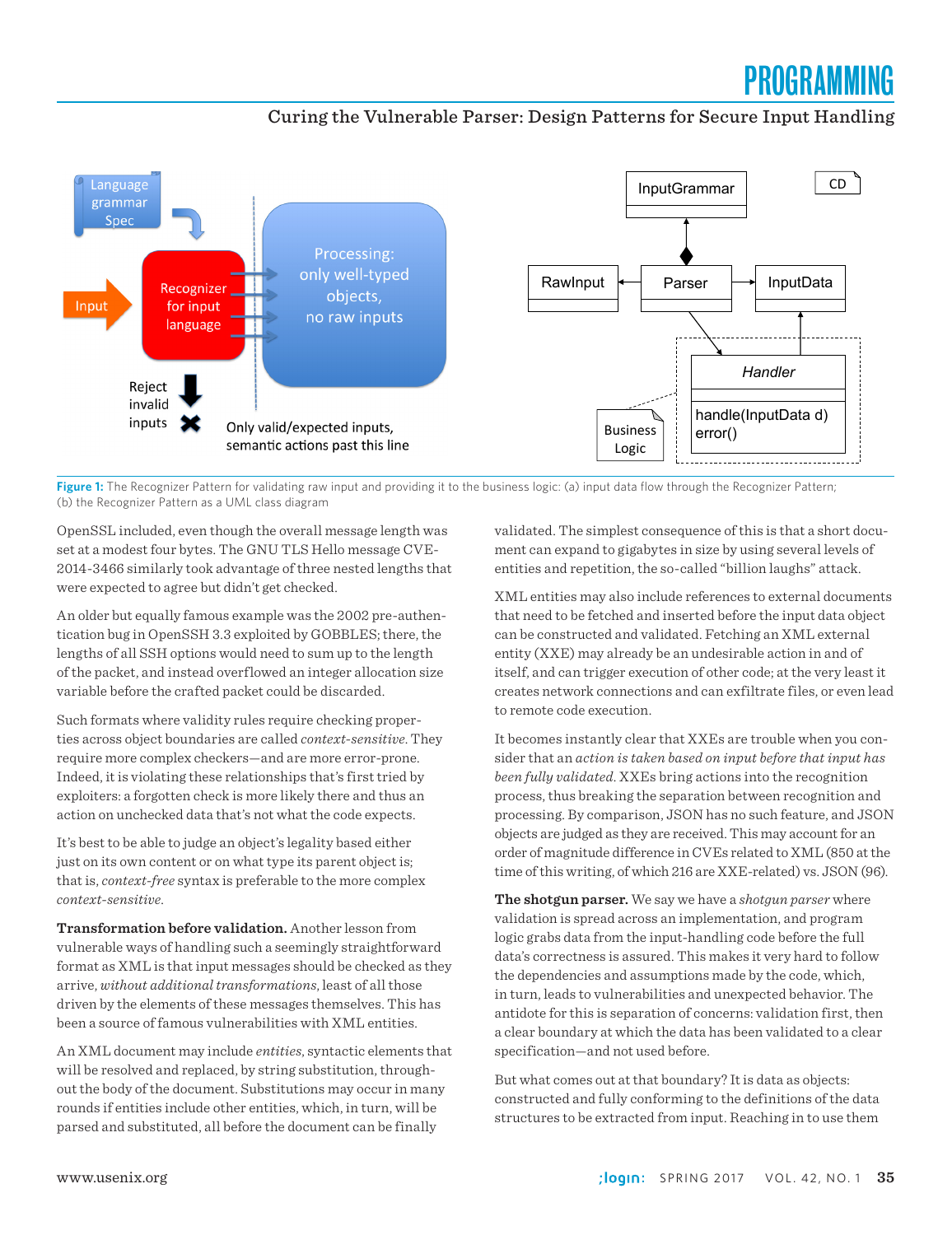## Curing the Vulnerable Parser: Design Patterns for Secure Input Handling

before they are ready is an anti-pattern that resulted in Heartbleed (a remote memory leak) and many remote code executions like the 2002 OpenSSH bug or the GNU TLS Hello bug.

**A million-dollar misnomer.** Another key misconception about input data is that it is generally benign but can contain unsafe elements that should (and can) be "sanitized" or "neutralized." The choice of words suggested that having these elements removed or altered makes the data safe overall.

As a typical result of this (mis)understanding, the input is transformed by filtering it through regexp-based substitutions, where the regexps match the "bad" syntactic elements and replace them with some "safe" ones or suppress them.

The problem with this intuition is immediately clear: validity as predictability of execution is the property of the entire input, not of a few characters!

**Deserialization is parsing, too!** It should be clear by now that deserialization is not a trivial concern to be handled by some auxiliary code; it is a security boundary. This boundary exists between every pair of components that communicate outside a strong typing system or that use different structures to represent data.

It is the deserialization code's responsibility to create the conditions that the rest of the program can trust; otherwise any assurance of good program behavior is lost. That's why the properties of the serialized payload should be as simple as possible to check and, once checked, reliable enough to ensure predictable behavior.

Simply put, what a deserializer cannot check, the rest of the code should not assume. If serialized objects aren't self-contained and validatable on their own, the game is already lost; so many Java deserialization bugs, Python unpickling bugs, Remote Procedure Call bugs, and so on have turned into exploits.

#### **The Recognizer Design Pattern for Input Validation**

**Input validation needs design patterns.** Ensuring that input data is safe to process is a distinct, specialized role for code. As a matter of program architecture, any specialized code should be isolated in a dedicated component. Design patterns are a natural way to express the relationships of this component with others.

The main input-handling pattern we discuss is the Recognizer Pattern. As a whole, a recognizer has the sole task of accepting or rejecting input: it enforces the rule of full recognition before processing. This pattern concentrates the logic responsible for strictly matching the input's syntax with the specification and discarding any inputs that don't match.

The Recognizer Pattern in Figure 1 describes the relationships between five main elements: the InputGrammar, the Parser, the RawInput, the Handler, and the data type representing the input data within the program (called InputData in Figure 1 (b)). The locus of the Recognizer Pattern is the Parser. The Parser uses the InputGrammar as a definition of the valid input syntax. For input sequences read from the RawInput that comply with that syntax, the Parser produces a correctly instantiated InputData object representing the input in the programming language's type system. Importantly, the Parser only invokes the handle() method of the Handler interface after creating InputData objects. The Handler interface must be implemented by the "business logic" of the application. This arrangement cleanly separates the parsing logic from subsequent processing within the business logic, as the Handler can only access InputData validated by the Parser. This provides a crucial guarantee to the remainder of the business logic that the data has been validated and that such validation is structurally sound (i.e., it cleanly handles InputData objects nested within each other).

#### *Most Restrictive Input Definition*

In order to fully take advantage of this pattern, the input syntax specification expressed as the Grammar component should have a minimum of complexity needed to represent input objects. This point is very important because it openly acknowledges the price of adopting the Recognizer Pattern. Part of the value of adopting this approach is that you have a clear idea of what data you accept, but you give up attempting to accept arbitrarily complex data. Practically speaking, this means purposeful, thoughtful subsetting of many protocols, formats, encodings, and command languages, including eliminating unneeded variability and introducing determinism and static values. The design principle for creating predictable programs is to *choose the most restrictive input definition for the purpose of the program;* we acknowledge that it may be challenging to completely articulate the purpose of the program well enough, and that errors may still exist deeper in the program logic.

#### *Parser Combinators: Don't Fear the Grammar!*

At the heart of the Recognizer Pattern is keeping the admitted inputs to a strict definition of valid syntax. Being definite about the input gives the pattern its power; but how to do so without undue burden?

Historically, computer scientists wrote such definitions in special languages such as Augmented Backus-Naur Form (ABNF). Unfortunately, that's one more language—and another set of tools—for developers to learn; too much investment for handling what might seem a simple binary format! Moreover, after having written the input data definitions as a grammar (say, for yacc or Bison), one would need to write them *again*, in code, to construct the actual objects.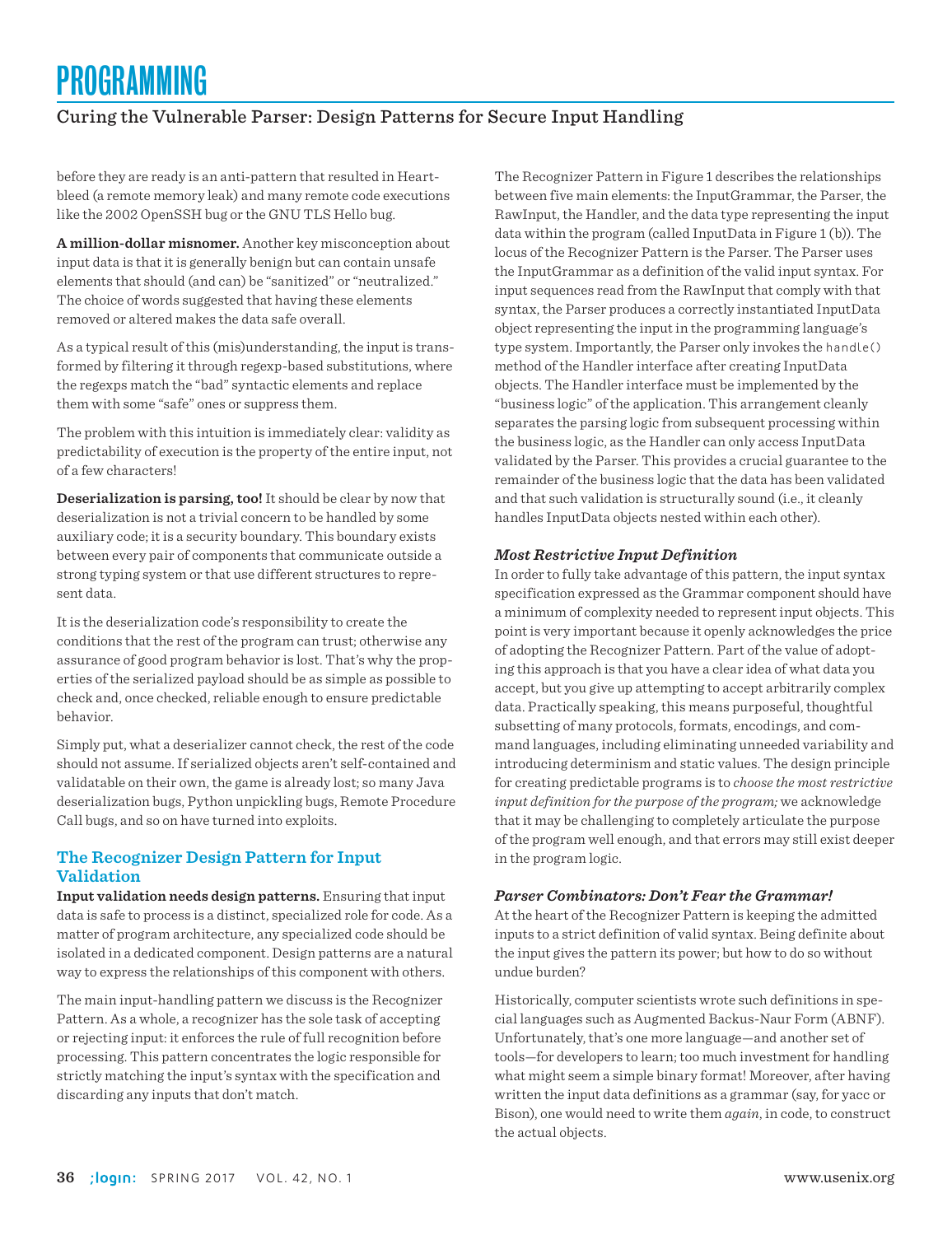### Curing the Vulnerable Parser: Design Patterns for Secure Input Handling

To add to developer confusion, yacc and Bison focus primarily on compiler construction, not binary parsing. The code they generate is quite unreadable: it's a large state machine with none of its internals named in a way to make sense to humans. Interfacing processing code with it is hard and has led to many mistakes.

Finally, another concern about grammars is that they have subtle gotchas to confuse their developers, such as left recursion's incompatibility with classic *LL(k)*-parsing algorithms.

Fortunately, the *parser combinator* style of writing input handling code provides a graceful way around these obstacles. The parser combinator style of programming defines the grammar of the input language and implements the recognizer for it at the same time. Thus it repackages strict grammar constraints on input in a form much more accessible to developers than do bare grammars, while retaining all of the rigor and power.

We took the parser combinator approach, and implemented the Hammer parser construction kit to specifically target parsing of binary payloads (e.g., describing bit flags and fields that cross byte boundaries is simple in Hammer, unlike in character-oriented parsing tools). Hammer targets C/C++, where the need for secure parsing is the strongest, yet modern tools for it (such as ANTLR) are not available.

Hammer supports hand-writing code that looks like the grammar and captures the definition of the recognized language in an eminently readable form. However, it does not preclude code generation. For example, Nail [4], a direct offshoot of Hammer, comes with a code-generation step.

**But didn't ASN.1 solve this problem?** The formidable ASN.1 standard was expected to solve the problem of unambiguously representing protocol syntax. Separating the syntax from encoding and specifying the encoding rules separately was supposed to open the way for automatically validating data against specification. The security gain from this would be obvious.

In reality, ASN.1 encoding rules and code generation tools created enough complexity and confusion to result in a series of high-profile bugs. The more permissive BER seems to be doing worse than DER: 45 vs. 26 related entries out of a total 95 ASN.1 related CVEs (based on a simple keyword search). Overall, the security record of ASN.1 does not suggest an equivalent security win for code generation.

**Specifying a format with combinators.** Here is an excerpt showing what our parser combinator code looks like. Remember, under this style everything gets its own parser, even a bit flag. This may seem excessive, but it truly defines the format from the ground up, and makes it clear, at every point, what structure is expected from inputs, and which properties have been checked and are being checked. Since Hammer targets binary protocols,

it provides primitives for a field containing a given number of bits, h\_bits, and a way to limit such a bit field to a range of possible integer values, h\_int \_range.

These individual parsers are connected up to parsers for each sub-unit of the message with *combinators*, such as sequencing (h\_sequence, arguments are a NULL-terminated sequence of constructs that must follow each other), repetition (h\_many, h\_ many1, h\_repeat\_n for the same respective meanings as \*, + and {n} in regexps), or alternatives (h\_choice).

Let's build up the parser for a DNP3 application header, which starts with a four-bit sequence number followed by four singlebit flags, then a one-byte function code (FC), and is optionally followed by a 16-bit field called "internal indications" (IIN), of which two bits are reserved. Whether a payload is a response or a request is determined by the flag combination. Not all combinations of flags are legal, and IIN is only legal in payloads that represent protocol responses, not requests. All these dependencies must be checked before the payload can be acted upon—or else memory corruption awaits.

We start with building up the bits for flags and their allowed combinations:

```
bit = h\_bits(1, false);
one = h_int_range(bit, 1, 1); // bit constant 1
zro = h_int_range(bit, 0, 0); // bit constant 0
conflags = h_sequence(bit, zro, one, one, NULL); // confirm
reqflags = h_sequence(zro, zro, one, one, NULL); // fin, fir
unsflags = h_sequence(one, one, ign, ign, NULL); // unsolicited
rspflags = h_sequence(zro, bit, bit, bit, NULL); // response
```
Then comes the start of the header, with its several valid alternatives. The rest are illegal and will be discarded.

```
seqno = h_bits(4, false /* unsigned */ );
conac = h_sequence(seqno, conflags, NULL );
reqac = h_sequence(seqno, reqflags, NULL );
unsac = h_sequence(seqno, unsflags, NULL );
rspac = h_sequence(seqno, rspflags, NULL );
iin = h_sequence(h_repeat_n(bit, 14), reserved (2) , NULL );
...
```
req\_header =

h\_choice(h\_sequence(conac, confc, NULL),

h\_sequence(reqac, reqfc, NULL), NULL);

rsp\_header =

 h\_choice(h\_sequence(unsac, unsfc, iin, NULL) , h\_sequence(rspac, rspfc, iin, NULL), NULL);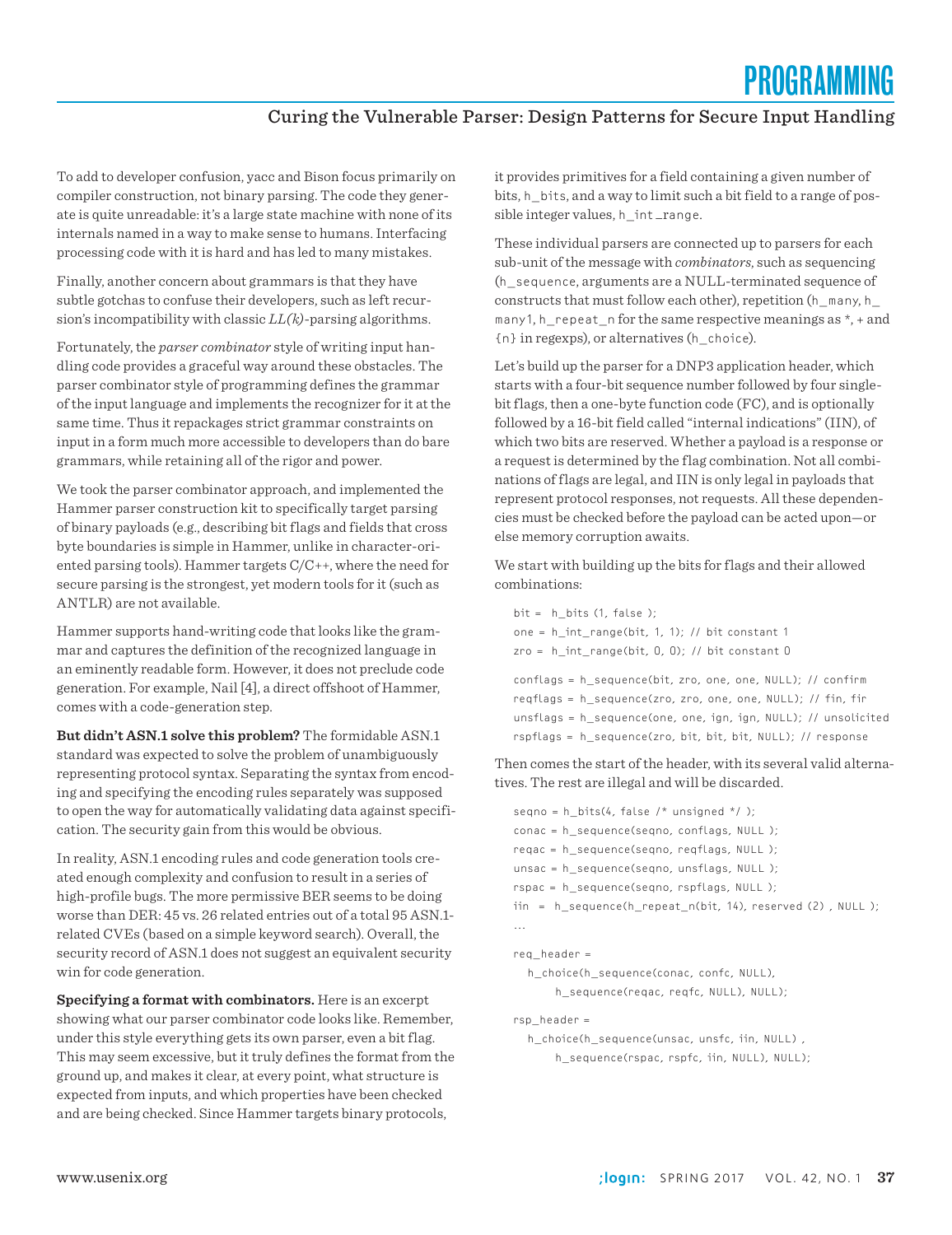## Curing the Vulnerable Parser: Design Patterns for Secure Input Handling



Figure 2: The Unparser Pattern for creating valid output illustrated as a UML class diagram.

Not shown here are the parsers for the one-byte function code field (confc, reqfc, unsfc, and rspfc), which enforce the appropriate value ranges. For example,

```
fc = h uint8();
reqfc = h_int_range(fc, 0x01, 0x21);
```
and so on.

This example shows how the parser combinator-style code defines the expectations regarding the input precisely and implements a recognizer for them at the same time. But there's more—this recognizer doubles as the constructor of the parsed objects! For more detail, see [1].

#### **Handling Output: The Unparser Pattern**

So far we've only considered the case of an adversary that can directly provide input to a program. However, in interconnected systems, e.g., a Web server and a database, there are back-end systems like the database that only process input provided by the front-end Web server. Nevertheless, unexpected input to the front end may manipulate its output so that the back end interprets this in a way not intended by the developer. Therefore we need to discuss how to make back-end systems safe from indirect input attacks, where hostile inputs are passed by another program. Examples include SQL injection (SQLi) and cross-site scripting (XSS) and are most common in, but not limited to, textbased languages like SQL and HTML.

This injection into the output of the front end cannot, generally speaking, be prevented by the Recognizer at the front end. The reason is simple: the Recognizer enforced the specification of the *input* language; the language expected to be *output* by a program is different, and the Recognizer has no information

about it. Hence it cannot reject those inputs that cause problems in output.

Commonly, textual output is created by concatenating fixed strings like SQL query parts with program input. Since textual languages like SQL use special tokens such as quotation marks to separate data from code, those tokens must be encoded when used within the program's output. Otherwise, input might change the meaning of the created output by using these tokens. Using templates where variables are replaced by input data, e.g., to create HTML, suffers from the same core problem: naïve creation of output with string concatenation that is not aware of the string being a language parsed by another program.

A defensive design pattern must encapsulate this awareness. For creating output and ensuring it is well formed, we developed the Unparser Pattern shown in Figure 2. Its operation is essentially reverse to that of the Recognizer: it uses a language specification (an OutputGrammar) to serialize existing valid objects to that specification.

Just as the Parser is the only class meant to read from RawInput, only the Unparser writes output to the RawOutput. Therefore, creating output from the perspective of the business logic works by instantiating OutputData objects and filling them with data without caring whether this data might contain special tokens of the output language. The Unparser takes these objects and creates a serialized output. It uses the definition of the Output-Grammar to ensure tokens possibly contained in the OutputData are encoded properly.

SQL's prepared statements interface is a special case of this pattern that had not been generalized to other output languages; we correct that. Our OutputData class provides an interface similar in function but more general and strongly typed. More about unparsers can be found in [6]; *McHammerCoder* (https://github .com/McHammerCoder) is our binary unparser kit for Java.

Finally, connecting the Recognizer, Most Restrictive Input Definition, and Unparser patterns using a business logic that translates InputData to OutputData results in a *Transducer*. The special case when InputGrammar and OutputGrammar are the same can be employed as a transparent filter at the trust boundary of a system. It acts like a syntactic firewall, improving the system's predictability by enforcing a strict input specification. We implemented this approach in our DNP3 exhaustive syntactic validation proxy and recommend it for other protocols.